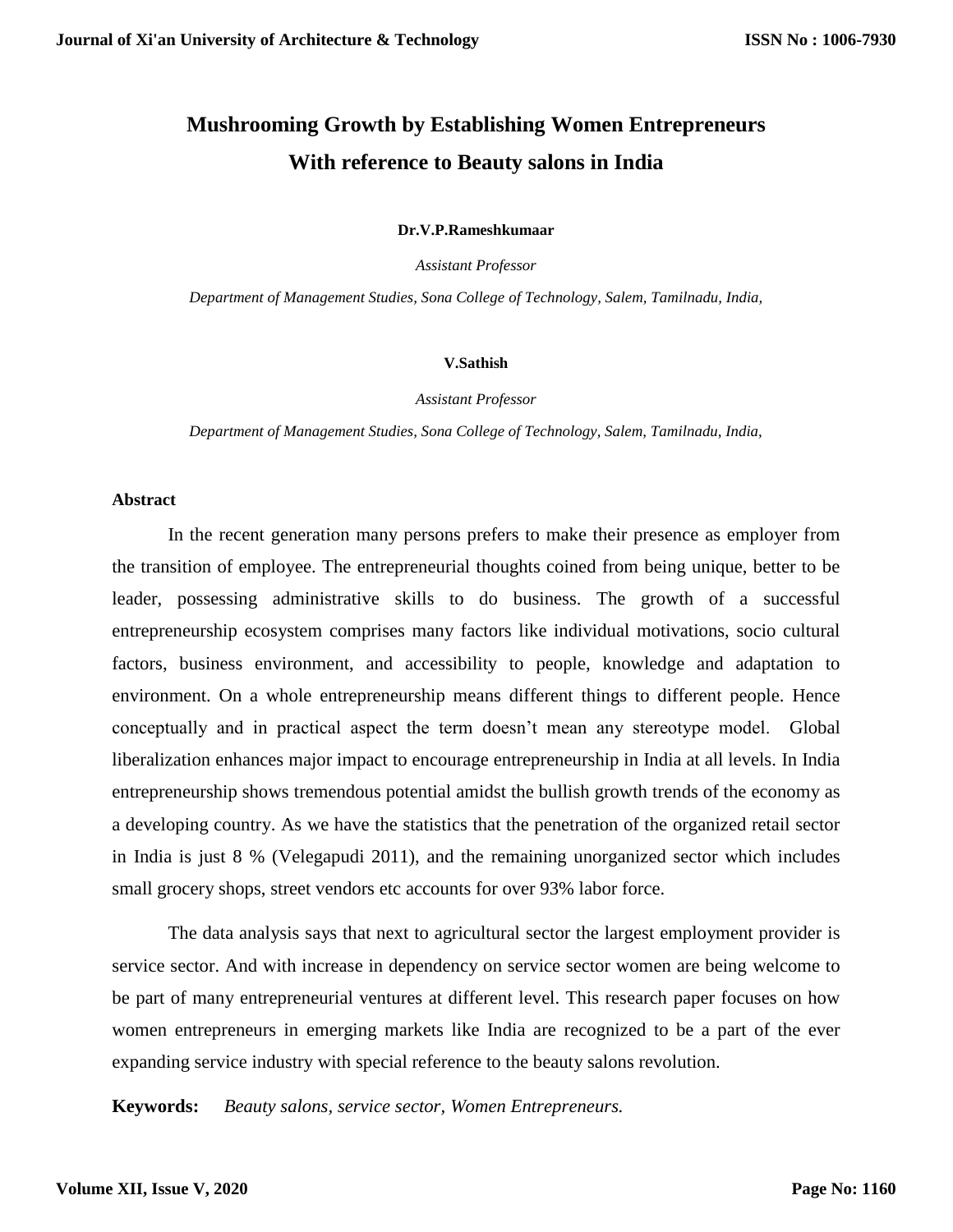## **Introduction**

According to The national knowledge commission 2008, entrepreneurship is defined as the professional application of knowledge skills and competencies and/or of monetizing a new idea, by an individual or a set of people by launching an enterprise de novo or diversifying from an existing one (distinct from seeking self-employment as in profession or trade), thus to pursue growth while generating wealth, employment and social good. The importance and value of entrepreneurship lies in wealth creation and continuous innovation. There are various factors that act as the motivating elements of entrepreneurship for instance individual motivations, individual experiences, socio-cultural and family traditions, education, availability of relevant skills and attitudes, supporting finance, credit facilities and infrastructure, macroeconomic environment and political environment ( Tripathy, Gadgil,Gopalakrishnan; 2007). In India entrepreneurship occurs in 'far more encompassing and far reaching ways', than in developed countries. The Entrepreneurship 'Pyramid' in India comprises of the following;

Stage 1- Agriculture and other activities- Crop production, Plantation, Forestry, Livestock, Fishing, Mining and Quarrying.

Stage 2- Trading services- Wholesale and retail trade; Restaurants and hotels

Stage 3- Old economy or traditional sectors- Manufacturing, Electricity, Gas and Water supply

Stage 4- Emerging sectors ( including knowledge intensive sectors)- IT, Finance, Banking, Insurance and Business services, Construction, Community, Social & Personal Services, Supply Chain, Transport-Storage-Communication etc.

The booming service across the developing and the emerging markets creates numerous social and economic opportunities as the Beauty Salons(SB) themselves have variety of offerings and diversified services to generate additional sources of income which has created the employment and entrepreneurial opportunities. In India the industry is expanding at an immense speed as an increasing proportion of population is getting connected. However not many women have been able to seize these opportunities due to many factors like gender inequality, inadequate education, lack of startup capital, restrictive gender roles and low confidence. Selfevaluation, determination, urge for recognition, high self-esteem and career goal are the key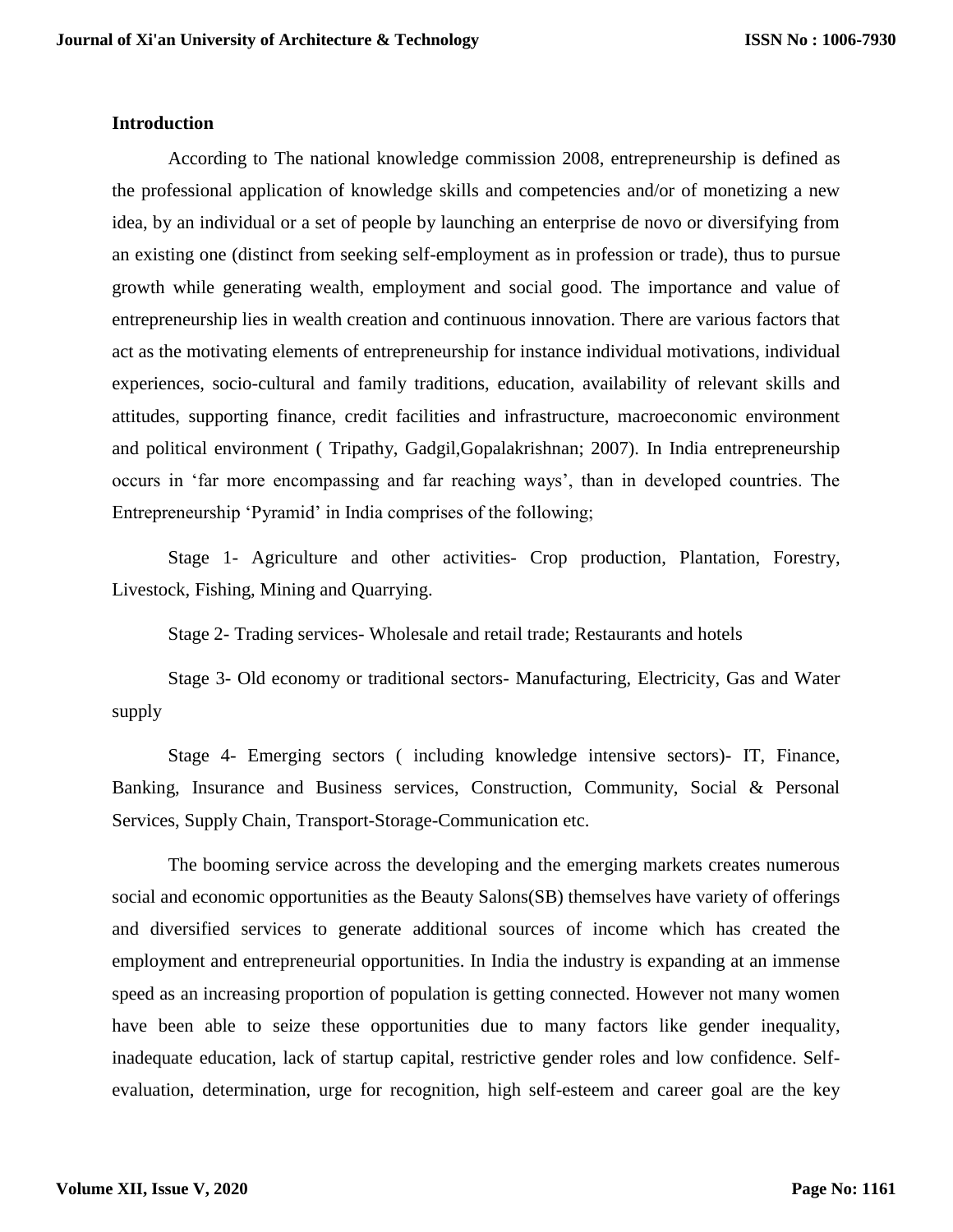drivers for taking up entrepreneurship by women (Moore & Buttner, 1997). The research paper attempts to bring out the factors that are motivating the women to become a part of the beauty salons in India thereby giving them the opportunity to prove themselves as entrepreneurs at a small scale.

# **Literature Review**

Over the last decade many efforts have been made to realize the women entrepreneur's contribution in the process of economic development. India's GDP is presently of the order of 7.8% per year (World Economic Outlook (WEO) by IMF, Sep 2011) which generates a positive vibe ensuring growth and transformation but also a negative impact on the widening gap between the rich and the poor. Majority of developing nations are struggling with the problem of noninclusive growth and hence India is trying to follow the new policy of inclusive growth which means a phenomenon of sustained economic growth across broad sectors to reduce poverty effectively by way of creating productive economic opportunities for the poor and vulnerable sections of the society. (Justin Yifu Lin), (World Bank).

# **THE BEAUTY SALONS INDUSTRY**

The beauty salons in India are mushrooming at an enormous rate which has led to the growth of huge customer base in India. The attractive value proposition by the different salon service providers combined with low tariff rates, low cost of service and intense industry competition are the key drivers. The SB market in the country is very competitive with more than a dozen different service providers that have led to low costs for consumers but also extremely low margins for SBs. The table below represents the key SBs and their market share in India.

| SB.                                    | <b>Approximate Shares</b> |
|----------------------------------------|---------------------------|
| Lakme Beauty Salon                     | 26%                       |
| Jawed Habib <b>Hair</b> & Beauty Salon | 21%                       |
| Shahnaz Husain Spas And Salon          | 17%                       |
| <b>VLCC</b> Salon                      | 14%                       |
| Naturals Unisex Salon And Spa          | 12%                       |
| Green Trends Hair & Style Salon        | 8%                        |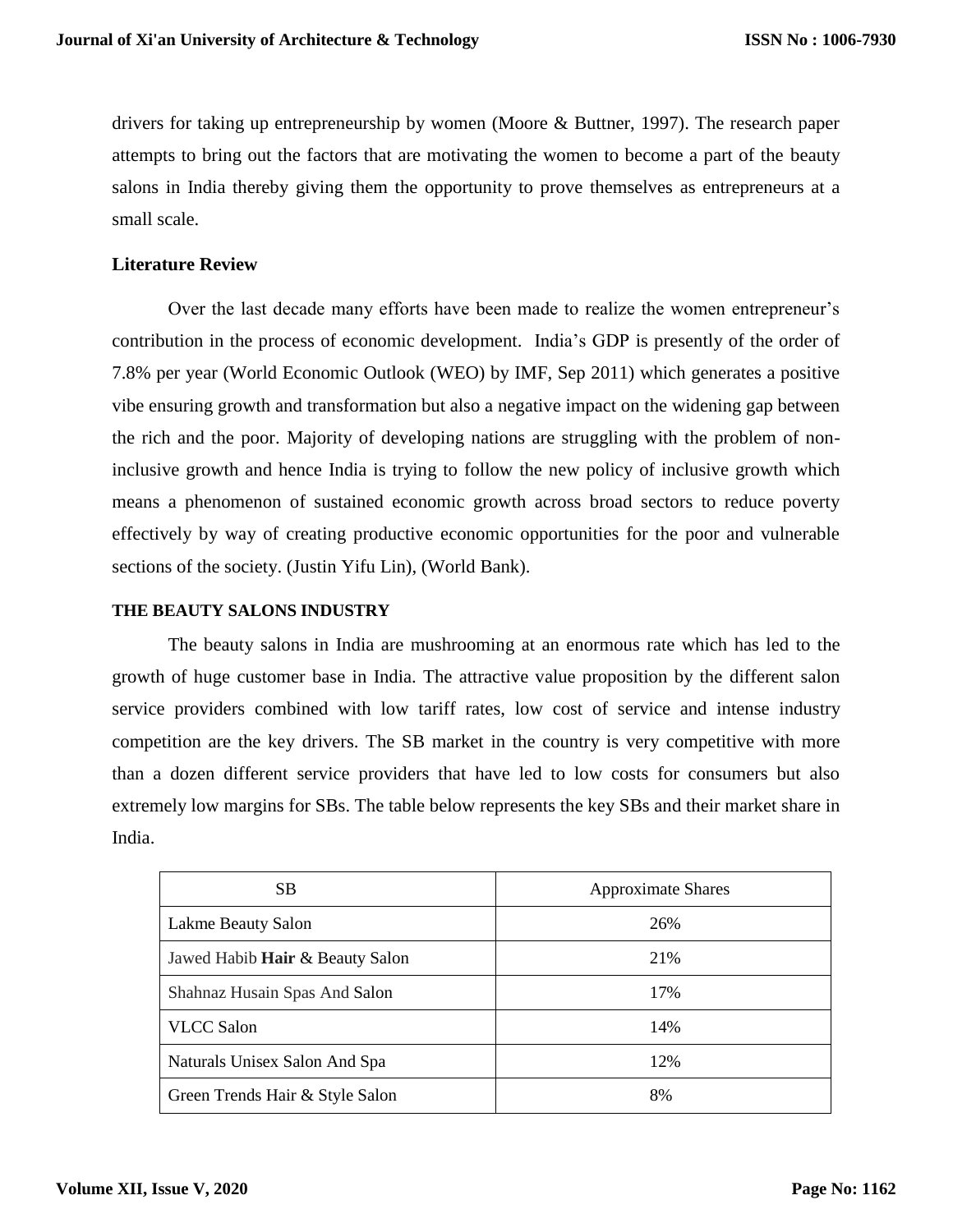India 2019 population is estimated at 1,366,417,754 people at mid year according to UN data. India population is equivalent to 17.71% of the total world population. India ranks number 2 in the list of countries (and dependencies) by population .SBs have some of the most extensive service channels covering urban and rural areas which can offer further economic opportunities for women entrepreneurs.

### WOMEN AS ENTREPRENEURS IN THE BEAUTY SALON SECTOR IN INDIA

India ranks 113 out of 135 countries, in the global gender gap ranking. In spite of this, initiatives are being taken by the government, NGOs and many MNCs as well to encourage women to start with entrepreneur venture even at a small scale, under the CSR banner. And under this only it has been found that one of the most direct ways in which women entrepreneurs can participate in the development of SB industry is by satisfying customer based on their expectations.

The nature and service provided SB varies by service Provider Company and market, but in general the SB structure can be described as follows;

In most markets, the SBs sell their services directly to customers. asic services like haircuts, shaving etc. were approached by people and they were not too keen on experiencing other services. With the changing times, this equation between the salons and the customers has gradually changed a lot. Consumers now are more inclined towards experimenting with their looks and utilize each and every service available at their disposal.

Salons have been always open to people looking for that special treatment and extra care of their skin, hair and body. From starting by providing basic services to giving exclusive ones, the salon industry has covered a long way. Consumers are more aware of the latest trends in the market and also follow all the latest things from the international markets. According to SBDC Net, approximately 82,000 beauty salons and 4000 barber shops accumulated \$20 Billion in sales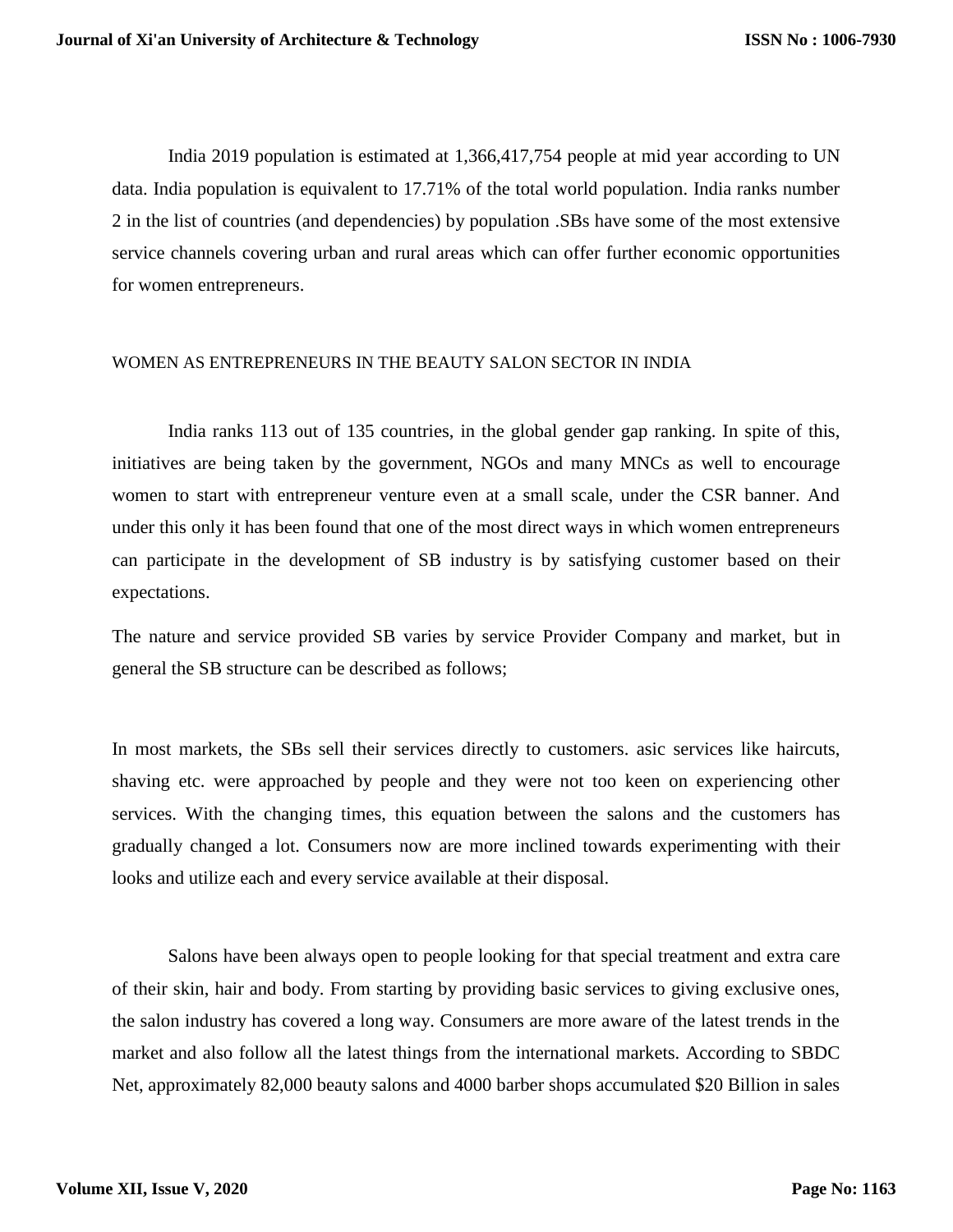for the year 2012. The growth that is being experienced in the industry is not only because of large, popular salons but also because of small salons. They have been contributing a big amount as it was noticed that the best 50 firms could just put in 15% of overall revenue.

Many other factors are also required to make a salon business work. The growth in the market is appreciable and has a strong base. Target market and price range matter a lot to the clients and they need to be given priority. It depends on the part of the industry you are working in and the people you are approaching. From luxury services to basic haircuts, everything needs to be analyzed in order to achieve growth in the salon industry. The target market of 35 to 64 years spends around 10-14% on beauty services and products. The men's grooming market is also a market which is evolving really fast. Men have become more of their needs and salons are providing them with the much required services and products. This is also a big factor which is helping the industry to grow. The other growth factors are keeping updated with latest techniques in the industry and also the growth of the target market and population. Introducing new schemes and using international trends and methods also help in attracting the consumers. The availability of products targeting a particular section of people has also led to a great change and stores.

Though the cost of opening a salon is minimal, the efforts to keep up the brand name, quality and quantity are what test the salon. This leads the existing businesses to give their 100% which eventually leads to the growth and development of the salon industry.

#### **RESEARCH METHODOLOGY**

Survey method was used where in 112 women across the states of Himachal Pradesh, Delhi/NCR, Maharashtra and Karnataka were questioned to rate the factor that motivates them the most to be part of this salon industry and run the small scale entrepreneur venture on a scale of 1-5 (1-"least motivating"). They were asked the questions in their local language and the responses were then translated. Out of 112 women surveyed, 100 responses were considered valid. The various motivating factors used in the questionnaire are presented here: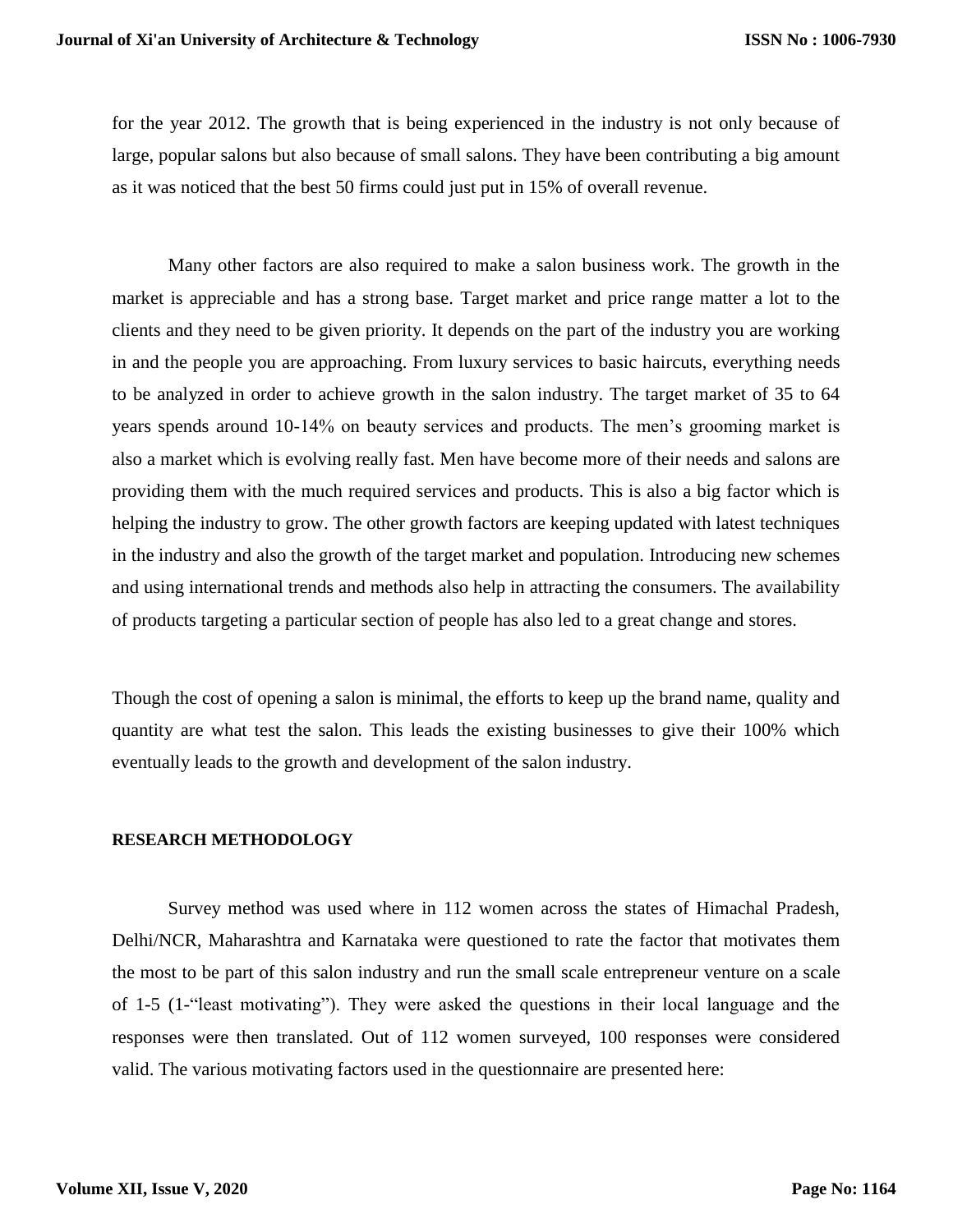V1: Addition Household Income; V2" Bonus incentives like free consumer goods, meal out; V3: Easy to learn trade; V4: Low upfront investment required; V5" Contribute to children's education and future; V6 Can start at any phase of life; V7: Good scope to expand into other business areas; V8: Flexible work schedule; V9: Improved self-confidence; V10: Ease in balancing home and work; V11: Highly trusted in their respective communities; V12: Useful on the job training; V13: Good way to meet new people; V14: Enlightenment of the mindsets; V15: Joining existing family retail business; V16: Financial Independence; V17: Act as brand outreach tool; V18: Earn respect and dignity from within and outside the family; V19: Increased security; V20: Better access to knowledge; V21: Better self-esteem.

#### **RESULTS AND ANALYSIS**

The 21 variables were coded using a five point scale stated earlier and factor analysis was conducted using SPSS 19. Initially the inter correlation among the variables were calculated and shown in the table. Principal Factor: The inter correlation analysis suggest that out of 21 variables 7 are closely related as the values of correlation co-efficient are relatively high in their case. This indicates all these variables can be reduced to 7 factors. These variables are stated, below, showed higher correlation coefficient which are statistically at 5 percent level of significance.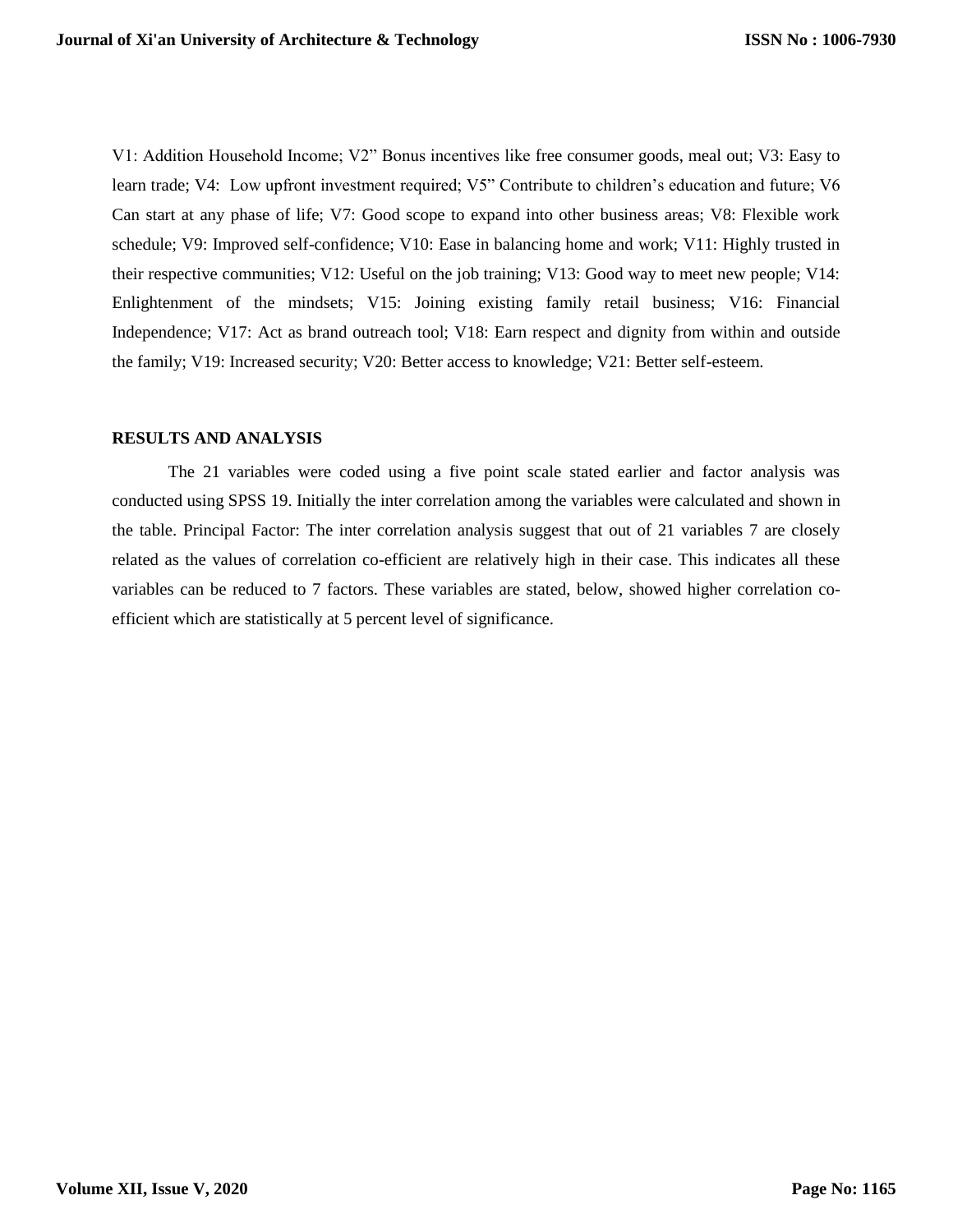| Variables              | Factor1    | Factor <sub>2</sub> | Factor3   | Factor4   | Factor <sub>5</sub> | Factor <sub>6</sub> | Factor7    |
|------------------------|------------|---------------------|-----------|-----------|---------------------|---------------------|------------|
| V <sub>1</sub>         | 0.1243     | $-0.0789$           | 0.0159    | $-0.1599$ | 0.0321              | 0.1077              | $-0.0996$  |
| V <sub>2</sub>         | 0.023598   | 0.0887              | 0.04215   | 0.8954    | 0.03542             | 0.72574             | 0.24722    |
| V <sub>3</sub>         | 0.4563     | 0.24178             | 0.0765    | 0.04658   | 0.1589              | $-0.0458$           | 0.0654     |
| V4                     | $-0.3251$  | 0.5963              | $-0.5757$ | 0.7089    | $-0.8961$           | 0.54879             | 0.7329     |
| V <sub>5</sub>         | 0.4580     | $-0.2654$           | 0.2214    | $-0.4658$ | 0.9046              | 0.3974              | 0.1214     |
| V <sub>6</sub>         | 0.7896     | 0.79879             | $-0.3859$ | 0.0127    | 0.0879              | 0.2781              | 0.13171    |
| V <sub>7</sub>         | $-0.3654$  | 0.1238              | 0.6433    | 0.3884    | 0.4378              | $-0.2113$           | 0.02612    |
| V8                     | 0.5872     | 0.4489              | 0.8763    | 0.8763    | 0.4654              | 0.9861              | 0.1290     |
| V9                     | 0.12369    | 0.2851              | $-0.4587$ | 0.0289    | $-0.2589$           | 0.2354              | 0.2049     |
| V10                    | 0.5963     | $-0.3258$           | 0.2373    | $-0.9870$ | 0.3017              | 0.6509              | 0.3547     |
| V11                    | $-0.47896$ | 0.1148              | 0.2894    | 0.6432    | 0.0121              | $-0.3654$           | 0.0189     |
| V12                    | 0.0985     | 0.6487              | 0.4891    | 0.2954    | $-0.1152$           | 0.6922              | 0.2745     |
| V13                    | 0.575567   | 0.9231              | $-0.3654$ | 0.2098    | 0.9830              | 0.2698              | $-0.6951$  |
| V14                    | 0.6876     | $-0.3877$           | 0.06587   | 0.87963   | $-0.0987$           | 0.3206              | $-0.27467$ |
| V15                    | 0.2424     | 0.7451              | 0.01791   | 0.1791    | 0.0378              | $-0.6543$           | 0.0897     |
| V16                    | $-0.77575$ | 0.9654              | 0.3018    | 0.1278    | 0.9054              | 0.3560              | 0.59687    |
| V17                    | 0.5658     | 0.2357              | 0.8709    | 0.7936    | 0.12698             | 0.2398              | 0.7289     |
| V18                    | 0.4948     | $-0.01654$          | 0.5943    | 0.30654   | 0.00173             | 0.0101              | 0.5119     |
| V19                    | 0.4976     | 0.03287             | 0.7906    | $-0.0217$ | 0.12654             | 0.9471              | 0.12369    |
| V20                    | 0.4278     | 0.9877              | 0.04801   | 0.1328    | 0.0369              | $-0.0736$           | 0.3654     |
| V21                    | 0.8749     | $-0.9763$           | 0.1548    | 0.0158    | 0.4172              | 0.9854              | $-0.3728$  |
| Eigen Value total      | 1.7936     | 1.6795              | 1.5478    | 1.7894    | 1.4678              | 1.3084              | 1.70482    |
| variance(%) cumulative | 8.2479     | 6.95624             | 7.1289    | 10.1298   | 14.9321             | 15.9870             | 17.8956    |
|                        |            |                     |           |           |                     |                     |            |
|                        | 1.2340     | 4.7837              | 6.7848    | 6.2359    | 7.0186              | 8.7987              | 9.7644     |
| Eigen value cumulative | 14.7641    | 26.1298             | 41.8932   | 50.3740   | 68.4530             | 79.4875             | 85.7234    |
| (%)                    |            |                     |           |           |                     |                     |            |

The final result of the factor analysis has been presented where in the variables have been reduced to a set of 7 factors.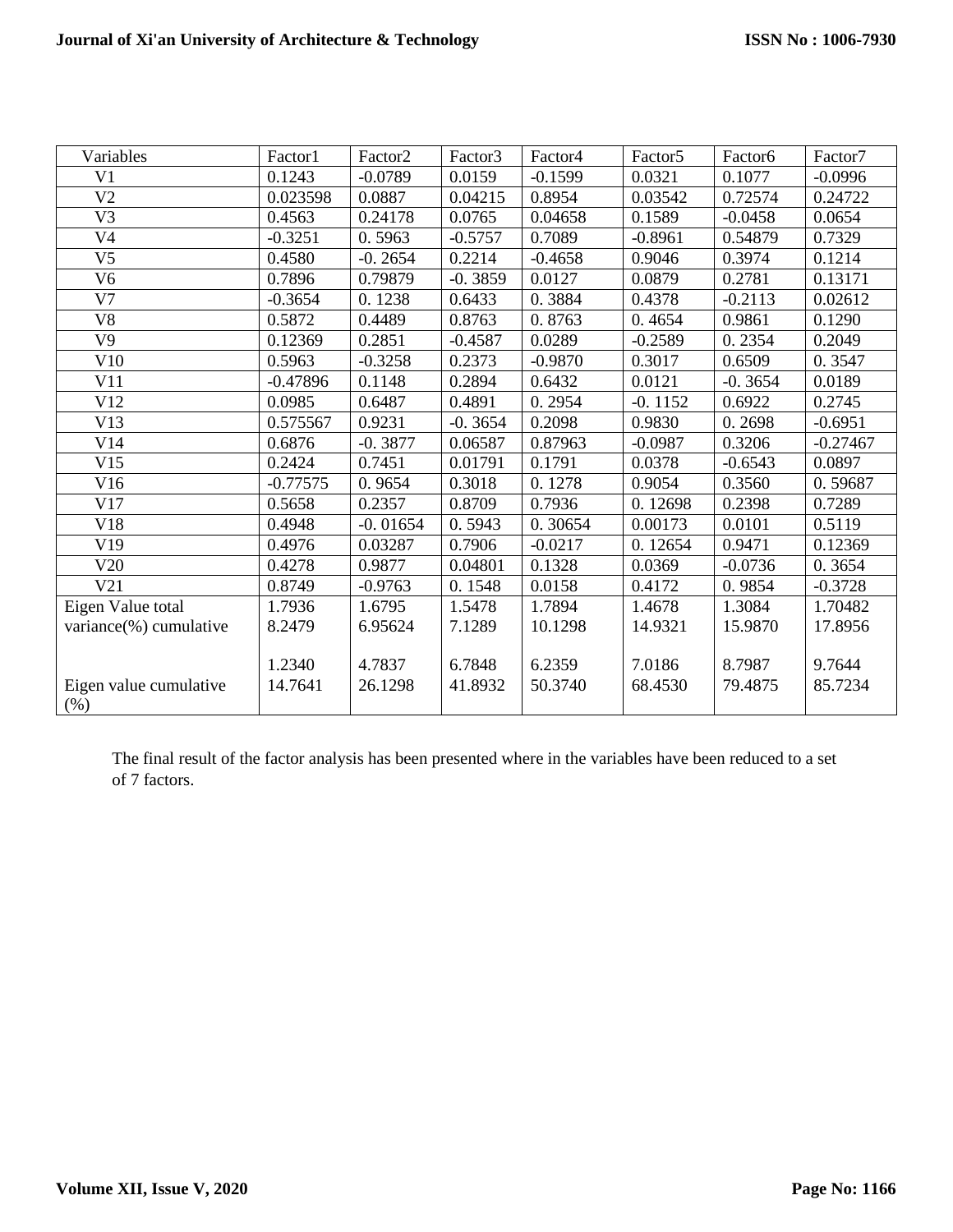| <b>Factor</b>                           | Variables                                           |  |  |  |  |
|-----------------------------------------|-----------------------------------------------------|--|--|--|--|
|                                         | V1: Additional Household Income                     |  |  |  |  |
|                                         | V2: Bonus incentives like free consumer goods,      |  |  |  |  |
| Factor1 – Economic Benefits             | meal out                                            |  |  |  |  |
|                                         | V16: Financial Independence                         |  |  |  |  |
|                                         | V5: Contribute to children's education and future   |  |  |  |  |
| Factor2 – Business Benefits             | V4: Low upfront investment required                 |  |  |  |  |
|                                         | V7: Good scope to expand into other business area   |  |  |  |  |
|                                         | V12: Useful on the job training                     |  |  |  |  |
|                                         | V15: Joining existing family retail business        |  |  |  |  |
| Factor3 – Lifestyle Benefits            | V10: Ease in balancing home and work                |  |  |  |  |
|                                         | V6: Can start at any phase of life                  |  |  |  |  |
|                                         | V8: Flexible work schedule                          |  |  |  |  |
|                                         | V3: Easy to learn trade                             |  |  |  |  |
| Factor4 – Psychology Benefits           | V9: Improved self confidence                        |  |  |  |  |
|                                         | V18: Earn respect and dignity from within and       |  |  |  |  |
|                                         | outside the family                                  |  |  |  |  |
| Factor 5 – Social Benefits              | V17: Act as brand outreach tool                     |  |  |  |  |
|                                         | V11: Highly trusted in their respective communities |  |  |  |  |
|                                         | V13: Good way to meet new people                    |  |  |  |  |
| Factor6 – Knowledge Benefits            | V20: Better access to knowledge                     |  |  |  |  |
|                                         | V14: Enlightenment of the mindsets                  |  |  |  |  |
| Factor <sub>7</sub> – Personal Benefits | V19: Increased security                             |  |  |  |  |
|                                         | V21: Better self esteem                             |  |  |  |  |

#### **Conclusions and Discussion**

From the analysis it is clearly evident that the economic benefits are the highly motivating factors for the women to enter into the MVCs and participate as women entrepreneurs followed by the business benefits, lifestyle benefits, psychological benefits, social benefits, knowledge benefits and personal benefits. In the markets like India objections of male relatives and the social leaders to women's participation in the labour markets are much prevalent and hence initiatives like the Sanchar Shakti Programme and HiH Citizen Centre Initiative with Uninor are doing the noblest task towards empowering women bringing together the Government, NGOs and SBs. Women constitute the family which further leads to society and nation and hence it is important to ensure that the whole family is engaged with and appreciates the benefits of the involvement of the women concerned in the entrepreneurial activity.